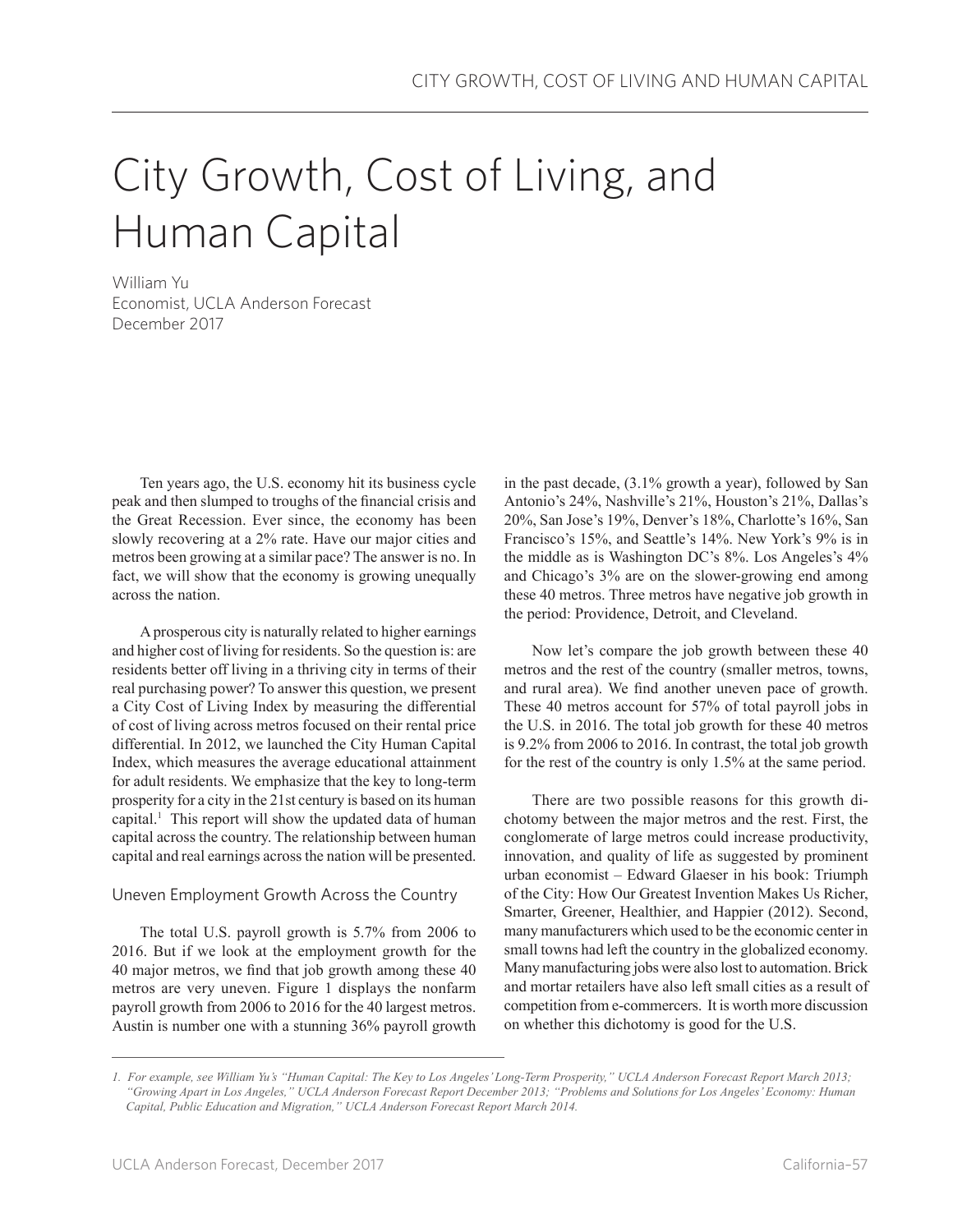

Figure 1 Payroll Employment Growth, 40 Major Metros in the U.S., 2006-1016

#### Demand, Supply and Home Prices

As shown in Figure 1, we have seen a disparity of job growth across the country's 40 largest metros. How does the job growth differential explain the home price growth in the past decade? The answer is job growth can explain a lot for the difference in home price growth among these 40 metros from 2006 to 2016, the period of housing price bust and recovery. Figure 2 illuminates this common-sense relationship. As a metro creates more jobs and attracts more people, the population and household formation rise and therefore, demand for housing increases. For better or for worse, home prices rise accordingly.

Metros like Denver, Dallas, Nashville, Austin, Houston and San Antonio have high home price growth while metros like Las Vegas, Cleveland, and Detroit still have negative home price growth during this period.

 In addition to the demand side, housing supply could also contribute to the differential of home price appreciations among metros. Figure 3 shows the correlation between housing unit supply growth from 2000 to 2016 and home price growth 2006 to 2016. The chart doesn't show a clear correlation. But if we treat Austin, Dallas, Nashville, Houston, Denver, San Antonio as a group for high job growth and the rest of the metros as a group for medium or low job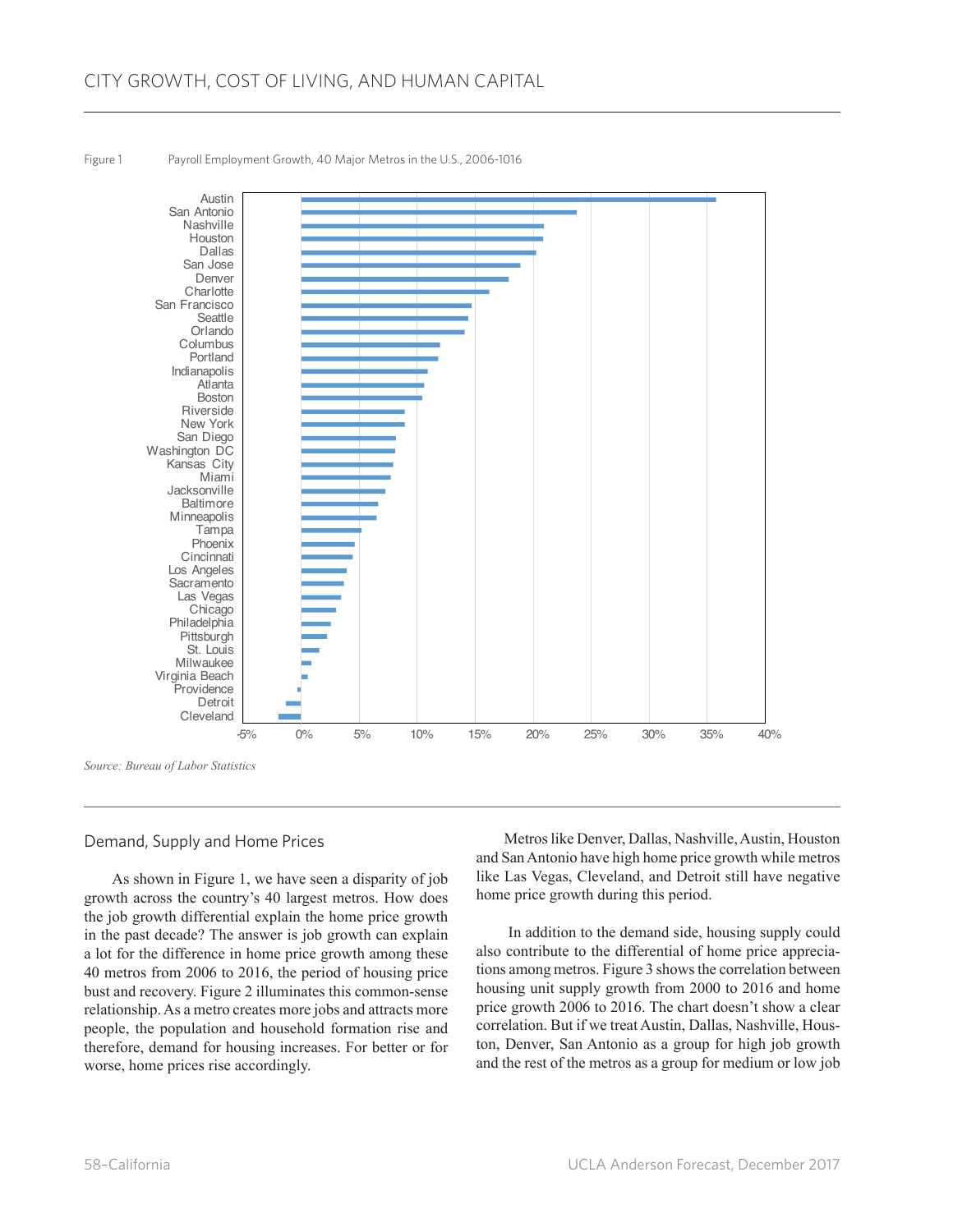



Figure 3 Correlation Between Housing Supply Growth, 2000- 2016 and Home Price Growth, 2006-2016



*Sources: American Community Survey and Zillow*

growth, we can get two negative correlations. That means high housing supply is related to low home price growth.

By putting these two variables together, the following simple regression demonstrate how both job growth (2006 to 2016) and housing units supply growth  $(2000 \text{ to } 2016)^2$ could predict home price growth from 2006 to 2016. Both coefficients of job growth and housing supply growth are statistically significant. High job growth leads to high home price growth while high housing supply growth leads to low home price growth. This is a confirmation of basic economics 101. It is worth noting that our simple regression could only demonstrate correlation not causality. The relationship

could go from home price growth to job growth and housing supply growth as well. So we should take these coefficients with a grain of salt.

Nevertheless, our result is consistent with the main literature which has documented plenty of evidence that housing supply impacts home prices. For instance, Glaeser, Gyourko, and Saiz  $(2008)^3$  suggested that places with more elastic housing supply have smaller price increases following a fundamental increase in housing demand. Grimes and Aitken (2010)<sup>4</sup> suggested that higher housing supply elasticities help contain price spikes following demand shocks. Glaeser and Ward (2009)<sup>5</sup> argued that U.S. cities have seen increases

# Home price growth 06-16  $=$  -0.06  $+$  2.34 X Job growth 06-16 - 0.61 X House unit growth 00-16 (t-stat) (-1.5) (7.4) (-3.5) Adj. R squared = 0.58 Observations = 40

*<sup>2.</sup> Data is from American Community Survey where they only show the housing units built between 2000-2009, 2010-2013, and 2013 to 2016. We cannot break it down to 2006 to 2016.*

*<sup>3.</sup> Edward Glaeser, Joseph Gyourko, Saiz (2008), "Housing Supply and Housing Bubbles," Journal of Urban Economics, 64:2, 198-217.*

*<sup>4.</sup> Arther Grimes and Andrew Aitken (2010), "Housing Supply, Land Costs and Price Adjustment," Real Estate Economics, 38:2, 325-353.*

*<sup>5.</sup> Ed Glaeser, Bryce Ward (2008), "The Causes and Consequences of Land Use Regulation: Evidence from Greater Boston," Journal of Urban Economics, 65, 265-278.*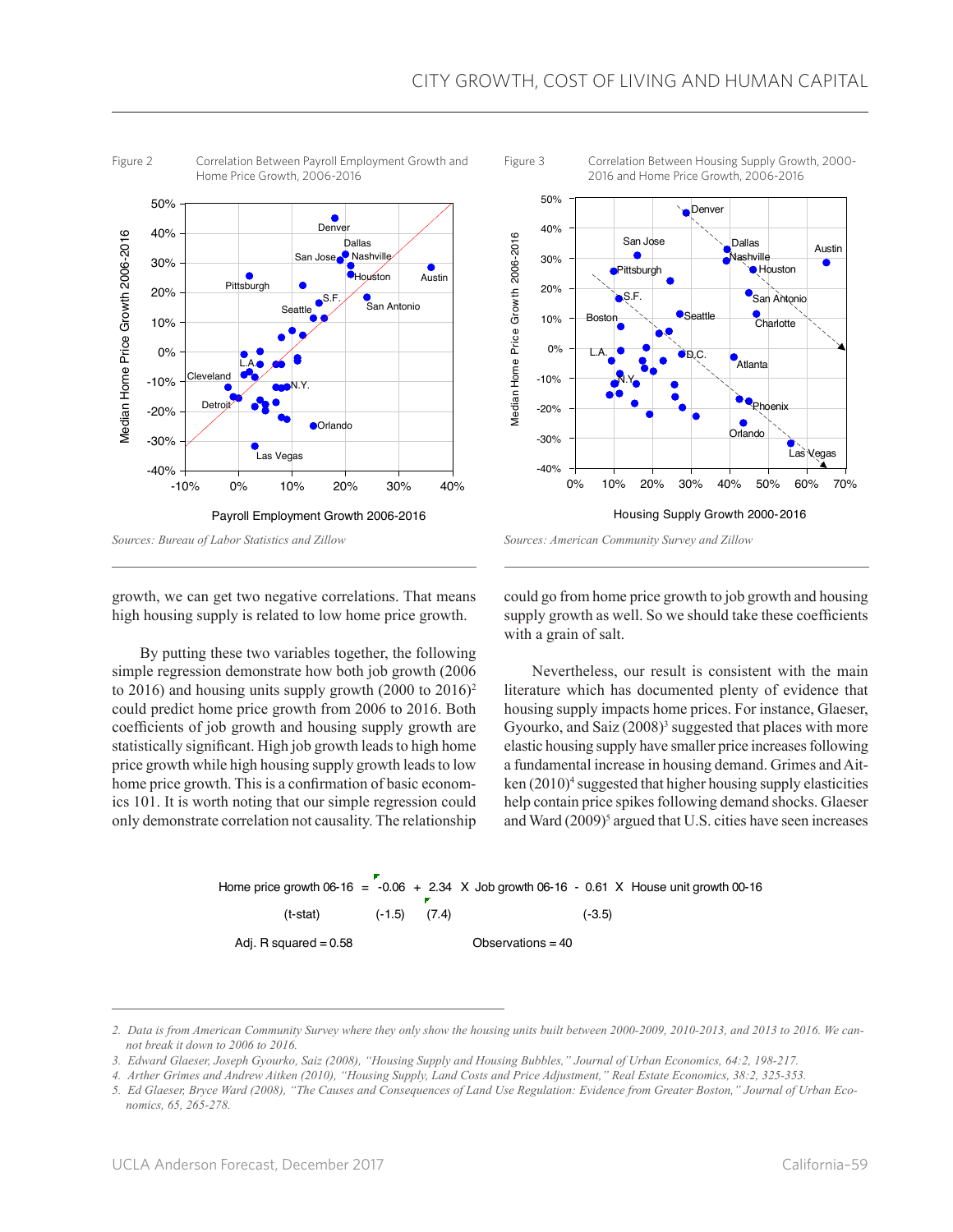in housing prices and decreases in new construction. And land use regulations are associated with reduction in the housing supply. Caldera and Johansson (2013)<sup>6</sup> suggested that in the long run, a more flexible supply of housing is desirable as it allows a better match of housing construction to changes in housing demand. Hsieh and Moretti (2017)<sup>7</sup> pointed out that high productivity cities in the U.S. have adopted stringent restrictions to new housing supply. As a result, misallocation arises because these high productive cities limits the entrance of workers with high productivity from other part of the country.

City Cost of Living Index (CCLI) and Real Earnings

In the previous section, we discussed that demand and supply factors of the housing markets will drive differentials of home price growth across metros. It will eventually cause wide differences in home price, rents, and cost of living across metros. Given the availability of transportation, e-commerce, and mobility in the country, we believe there is little difference in costs for most tradable goods and services across metros. We suspect that a major cause of cost of living differences among metros is the rental price/home



Figure 4 City Cost of Living Index (Based on Rents), 2016

*Source: American Community Survey and author's calculation*

*<sup>6.</sup> Aida Caldera and Asa Johansson (2013), "The Price Responsiveness of Housing Supply in OECD Countries," Journal of Housing Economics, 22:3, 231-249.*

*<sup>7.</sup> Chang-Tai Hsieh and Enrico Moretti (2017), "Housing Constraints and Spatial Misallocation," Working paper.*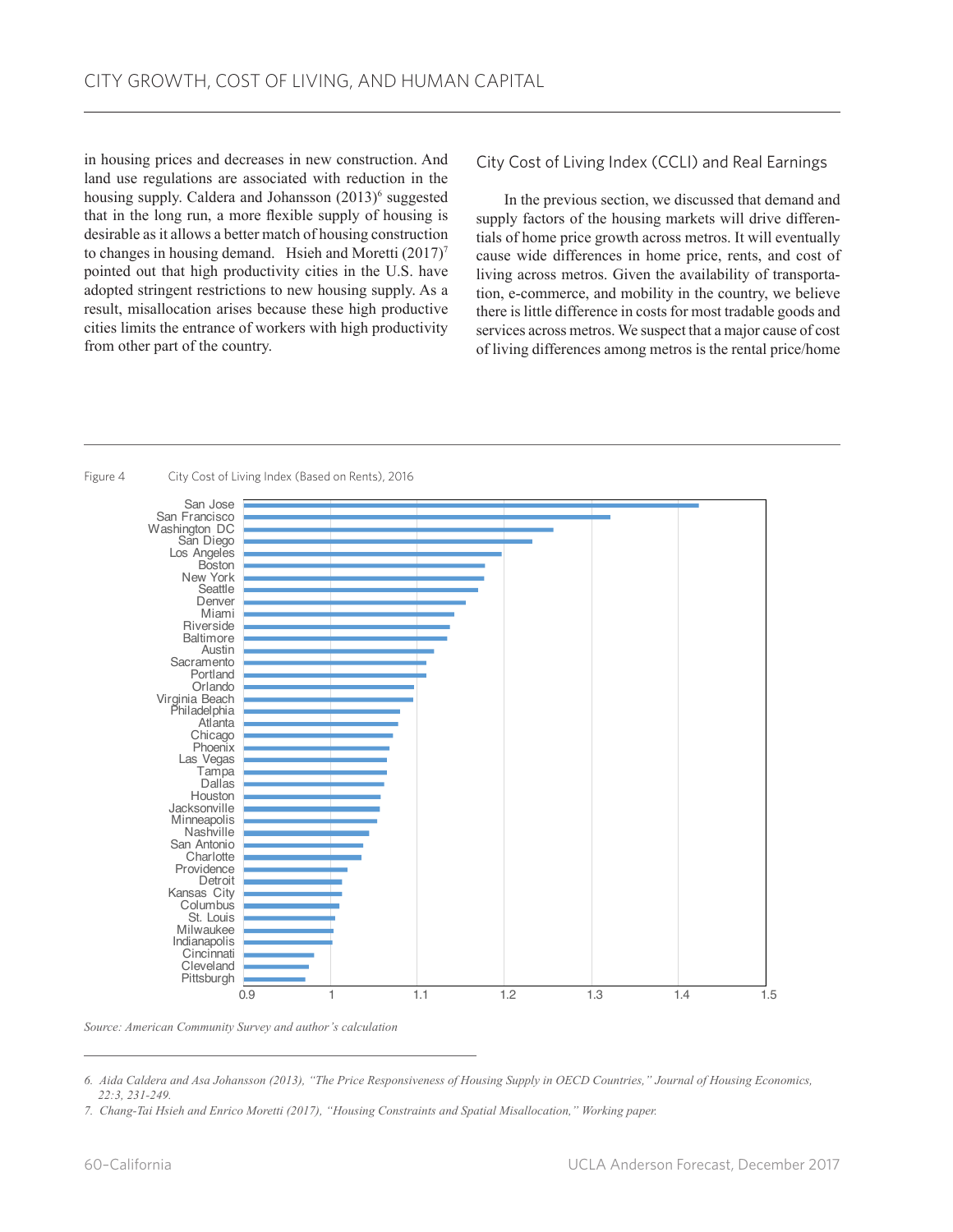price (mortgage payment). In the future, we will develop a more complete index to incorporate more components in addition to rents.

We assume that rental prices and home prices (mortgage payments) are highly correlated, thus we only use rental prices for a metro to calculate its City Cost of Living Index (CCLI). We use the data of median rents for 511 metros from the American Community Survey in which the average of these 511 median rents (\$847) is the base index of 1. We adopt the same weight (30%) of rents calculated in Consumer Price Index by Bureau of Labor Statistics.

Let's use Los Angeles as an example. Los Angeles' median rent is \$1,403 in 2016. So we compute the CCLI for

L.A. by  $0.3*(1,403-847)/847+1 = 1.2$ . The number means that cost of living in Los Angeles is 20% higher than the national metro average because of its high rent. Figure 4 lists the CCLI in 2016 for 40 major metros. San Jose is the most expensive metro with CCLI of 1.42, followed by San Francisco's 1.32, Washington DC's 1.26, San Diego's 1.23, and Los Angeles's 1.20.

The CCLI is similar to the regional price parity developed by Bureau of Economic Analysis<sup>8</sup> and State Cost of Living Index developed by Missouri Economic Research and Information Center.9 With CCLI at hand, we can now answer the question: Are residents, in general, better off living in a thriving city with soaring housing cost in terms of their real purchasing power? We calculate the real earn-



*8. https://www.bea.gov/newsreleases/regional/rpp/rpp\_newsrelease.htm*

*9. https://www.missourieconomy.org/indicators/cost\_of\_living/*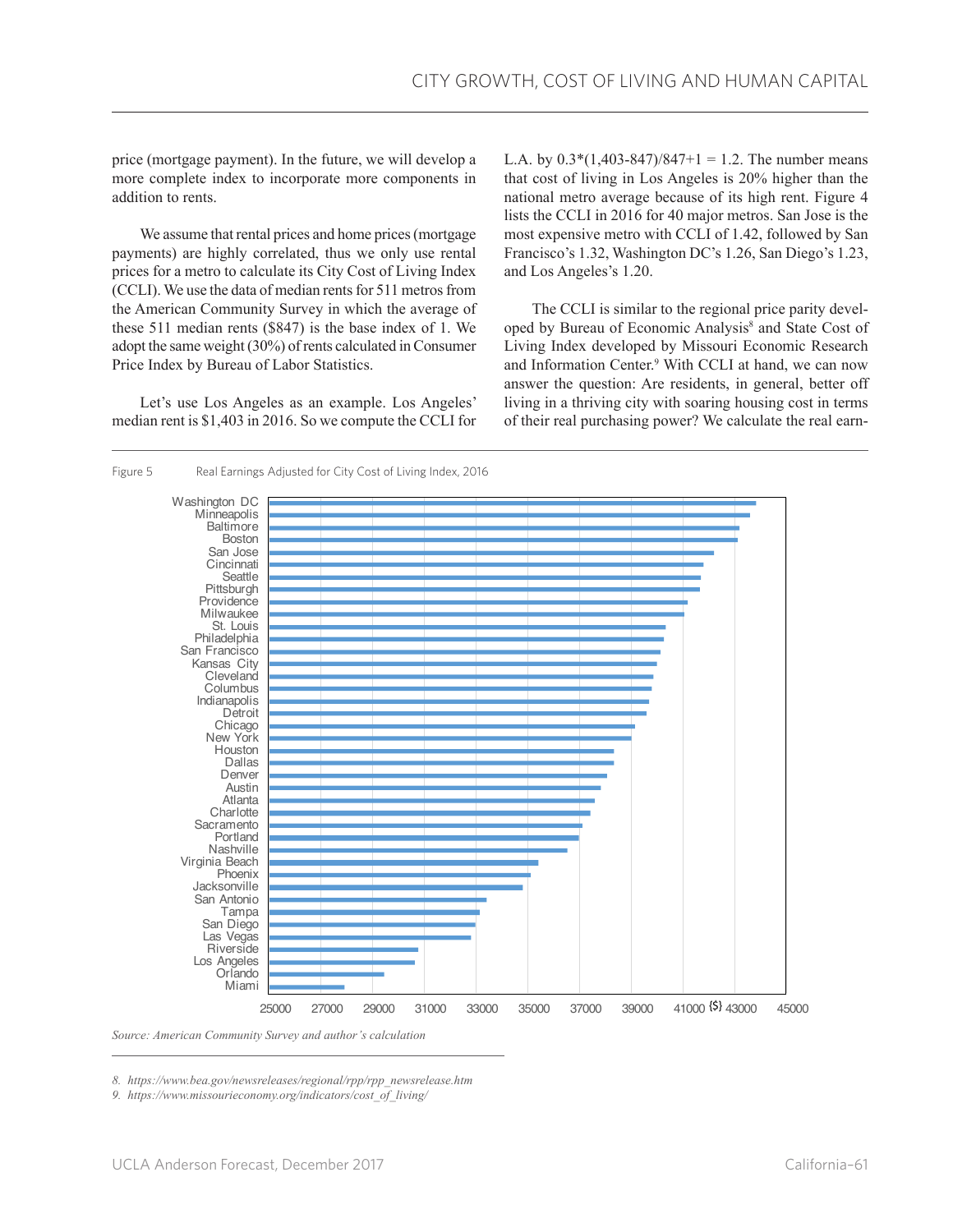ings across metros by adjusting the nominal earnings with CCLI. For instance, Los Angeles' nominal earning in 2016 is \$36,696. After adjusting, the real earning becomes \$30,659 (36,696/1.2). Figure 5 presents the real earnings (CCLI adjusted) for 40 major metros. The richest metro in terms of purchasing power is Washington DC (\$43,846), followed by Minneapolis' \$43,597, Baltimore's \$43,199, and Boston's \$43,127. Los Angeles is ranked at the bottom number 3 with a real earning of \$30,700 for a median earner, followed by Orlando's \$29,500 and Miami's \$28,000.

## City Human Capital Index (CHCI)

How can we explain the dispersion of real earnings (adjusted for CCLI) across these 40 metros? One simple explanation is human capital. In our previous reports, we have documented the methodology of calculating the City Human Capital Index (CHCI). In general, we calculate the average schooling years of local adult residents and use it as a proxy for human capital. For instance, a resident without a high school degree is counted as having 5 schooling years, a resident with a high school degree is counted with 12 years, an Associate's degree is 14 years, a Bachelor's degree is 16 years, and a Master's degree or higher is 19 years. The index is then multiplied by 10 for a simple reading. That said, we can interpret that one-tenth of CHCI is about the average schooling year of local residents.

Figure 6 presents the CHCI in 2006 (yellow bar) and in 2016 (blue bar) for the 40 largest metros. By and large, we can see across-the-board enhancement of CHCI. This could be due to migration, and more investment and better out-



Figure 6 City Human Capital Index, 40 Largest Metros, 2006 and 2016

*Source: American Community Survey*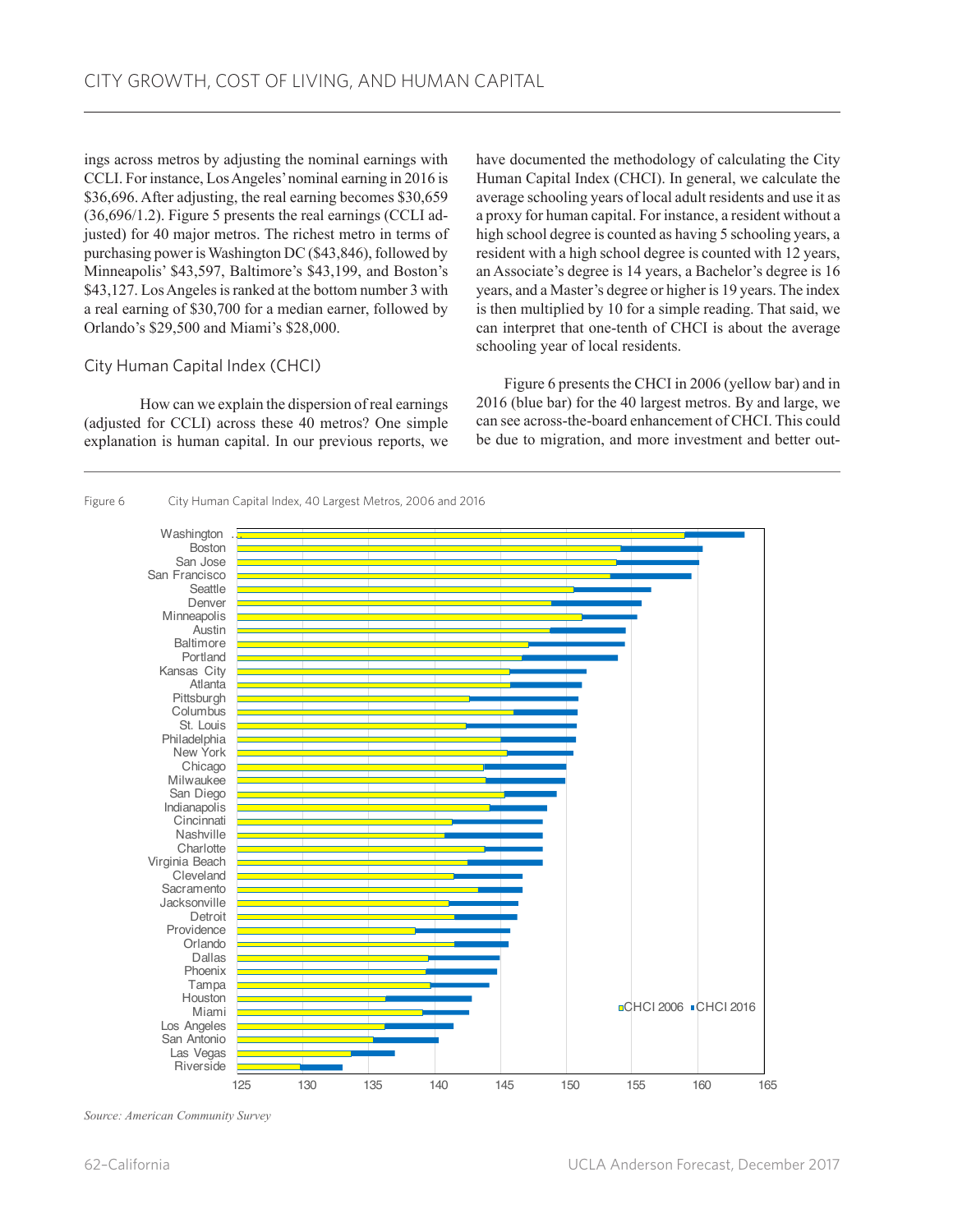

Figure 7 Correlation Between CHCI and Median Real Earning (CCLI adjusted), 40 Largest Metros, 2016

comes in education. The four most educated metros in 2006 are still in the same leading position in 2016: Washington DC is first, at 164 (16.4 schooling years), followed by Boston's 160, San Jose's 160, and San Francisco's 160. On the other hand, the four least educated metros in 2006 are still in the same order in 2016. Riverside (Inland Empire) is at 133, Las Vegas at 137, San Antonio at 140 and Los Angeles at 142.

Figures 7 shows the correlation between human capital (CHCI) and real earnings for 40 major metros. We can see a clear correlation between human capital and real median earning of a metro. Note that we use the CHCI in 2006 at the horizontal axis to illuminate that the likely relationship is from human capital to productivity/real earnings, not the other way around.

Our simple regression result tells us that one more schooling year is associated with \$4,500 more earnings in these 40 metros. That is equivalent to 12% over the average real earnings in these 40 metros. The estimate is similar to the literature evidence. For instance, a seminal paper, "Estimates of the Economic Return to Schooling from a New Sample of Twins"10 by Ashenfelter and Krueger (1994) indicated that an additional year of schooling increases wages by 12 to 16 %. Despite the non-linear returns of education, a private return to a schooling year was estimated ranging from 7% to 13% after controlling all other possible factors in the literature.<sup>11</sup>

## Inequality Within Los Angeles

Figure 8 shows the unequal human capital and real earnings across the major metros. We find that the inequality also exists within a metro. Figure 8 depicts the CHCI by zip code in the Los Angeles metro, in which red represents zip codes with high human capital while blue represents areas with low human capital. The darker the red, the higher the human capital for the region. The darker the blue, the lower the human capital. Figure 8 demonstrates the inequality of human capital in the L.A. It shows a distinct contrast, for example, between West L.A. and South L.A. The average CHCI in West L.A. is above 160 (16 schooling years; beyond bachelor's degree) while the average CHCI in South L.A. is below 100 (below high school diploma).

It is not surprising to find that there is a strong correlation between CHCI and earning by zip code within a metro as we have seen in Figure 7. That said, to have a shared prosperity for a city, it is imperative to focus on investment in education and enhancing human capital for all the children in our city, especially for those disadvantaged children in South L.A.

*Source: American Community Survey and author's calculation*

*<sup>10.</sup> Orley Ashenfelter and Alan Krueger, American Economic Review, 84:5, 1157-1173.*

*<sup>11.</sup> George Psacharopoulos & Harry Patrinos, "Returns to investment in education: a further update," Education Economics, (2004), 12:2, 111-134.*